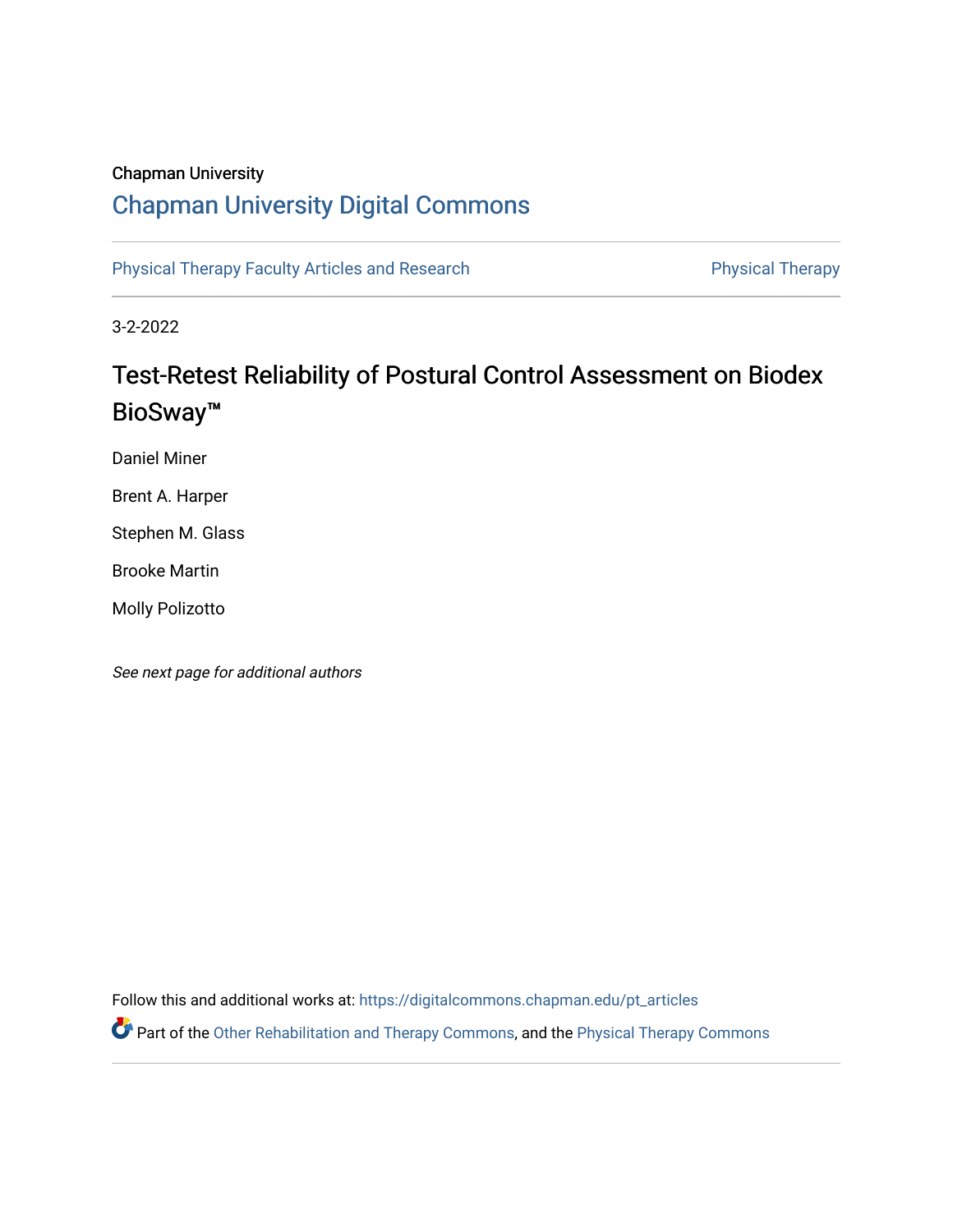## Test-Retest Reliability of Postural Control Assessment on Biodex BioSway™

## **Comments**

This article was originally published in BioMed Research International, volume 2022, in 2022. <https://doi.org/10.1155/2022/7959830>

## Creative Commons License



This work is licensed under a [Creative Commons Attribution 4.0 License](https://creativecommons.org/licenses/by/4.0/).

Copyright The authors

## Authors

Daniel Miner, Brent A. Harper, Stephen M. Glass, Brooke Martin, Molly Polizotto, S. Montana Hearl, and Ellen Turner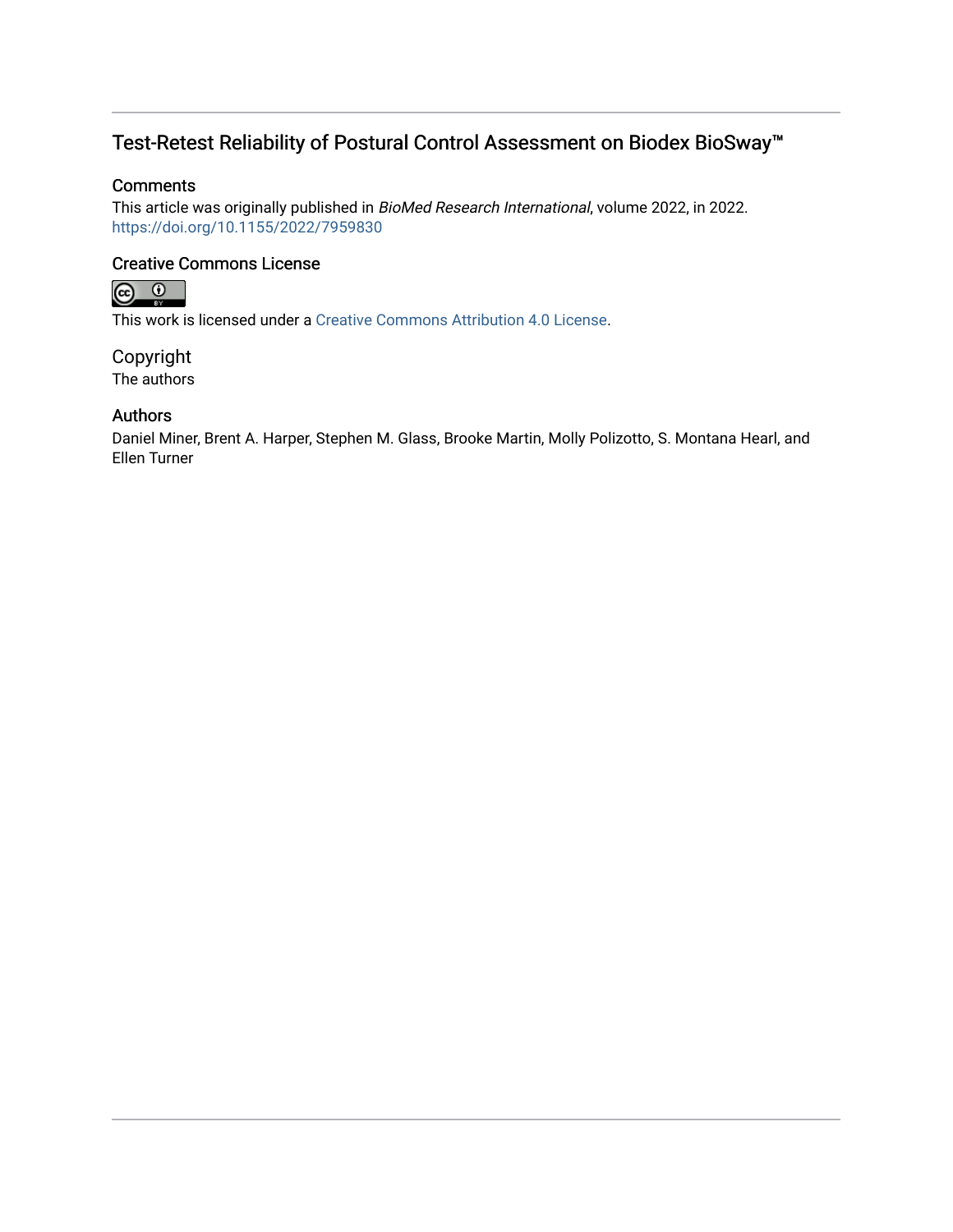## Research Article

# Test-Retest Reliability of Postural Control Assessment on Biodex BioSway™

## Daniel Miner,**1** Brent A. Harper , **2** Stephen Glass,**1** Brooke Martin,**1** Molly Polizotto,**1** S. Montana Hearl,**1** and Ellen Turner**1**

<sup>1</sup>Radford University Carilion, Department of Physical Therapy, Roanoke, VA, USA  $^{2}$ Chapman University, Department of Physical Therapy, Irvine, CA, USA

Correspondence should be addressed to Brent A. Harper; brharper@chapman.edu

Received 25 November 2021; Accepted 10 February 2022; Published 1 March 2022

Academic Editor: Stefano Brunelli

Copyright © 2022 Daniel Miner et al. This is an open access article distributed under the [Creative Commons Attribution License](https://creativecommons.org/licenses/by/4.0/), which permits unrestricted use, distribution, and reproduction in any medium, provided the original work is properly cited.

Background. Recent protocols for posturographic assessment of postural control and balance have included head shake test conditions to challenge the vestibular contributions of postural control in an effort to increase the diagnostic accuracy of identifying individuals with impaired balance. However, evidence is limited regarding the test-retest reliability of such assessment protocols. Purpose. The purpose of this study was twofold: to determine the test-retest reliability of postural control assessment on the Biodex Biosway™, an accessible and field expedient tool for posturographic assessment, and to determine the test-retest reliability of the Head Shake Sensory Interaction and Balance Test (HS-SIB), an adaptation of the modified Clinical Test of Sensory Interaction and Balance (mCTSIB) which adds two head shake conditions to challenge the vestibular contributions to postural control. Study Design. This was a correlational time series cohort study completed in a biomechanics laboratory. Methods. The sample consisted of nineteen healthy adults (10 females, 9 males). Sway Index, Equilibrium Score, and the area of the ellipse enclosing 95% of the anterior-posterior (AP) and medial-lateral (ML) center of gravity (COG) displacement ( $AREA_{95}$ ) are the 3 summary variables. Standard Error of Measurement (SEM) and Minimum Detectable Change (MDC) are also reported. Results. Test-retest reliability was generally poor with limited exceptions. Moderate to good reliability was observed for the more challenging stance conditions (ICC range 0.58-0.81), including those with head shake. Conclusions. Field-expedient systems, such as the Biodex BioSway™, may offer reliable posturographic testing where goldstandard methods are not available. Clinicians should be aware that less demanding test conditions have limited reliability; however, test-retest reliability of this assessment tool is improved with more challenged stance conditions and the inclusion of a head shake task.

## 1. Introduction

Presently, computerized dynamic posturography (CDP) represents the gold standard for assessment of balance and postural control. CDP protocols are often administered using the NeuroCom® SMART Balance Master®. This reliable computerized posturography test systematically evaluates sensory interaction for postural control to quantify how deficits and impairments in sensorimotor integration impact postural control; however, such systems are stationary and often cost-prohibitive [\[1](#page-6-0)]. CDP protocols may or may not incorporate yaw-plane head rotation conditions [\[1](#page-6-0)]. Some reports suggest that inclusion of a head shake test condition may help to increase the diagnostic utility of posturographic assessment of postural control by identifying those with more subtle impairments which may be clinically important but more difficult to detect with standard clinical assessment [\[2](#page-6-0)–[4](#page-6-0)].

Recently, portable technologies, such as the Biodex Biosway™, have allowed the clinician to extend some of the functionality of gold-standard testing methods into fieldbased settings. These systems may lack sensitivity due to deficits in measurement precision or lack of dynamic swayreferencing [[5\]](#page-6-0). The modified Clinical Test of Sensory Interaction and Balance (mCTSIB) systematically alters visual and somatosensory inputs to examine the impact on balance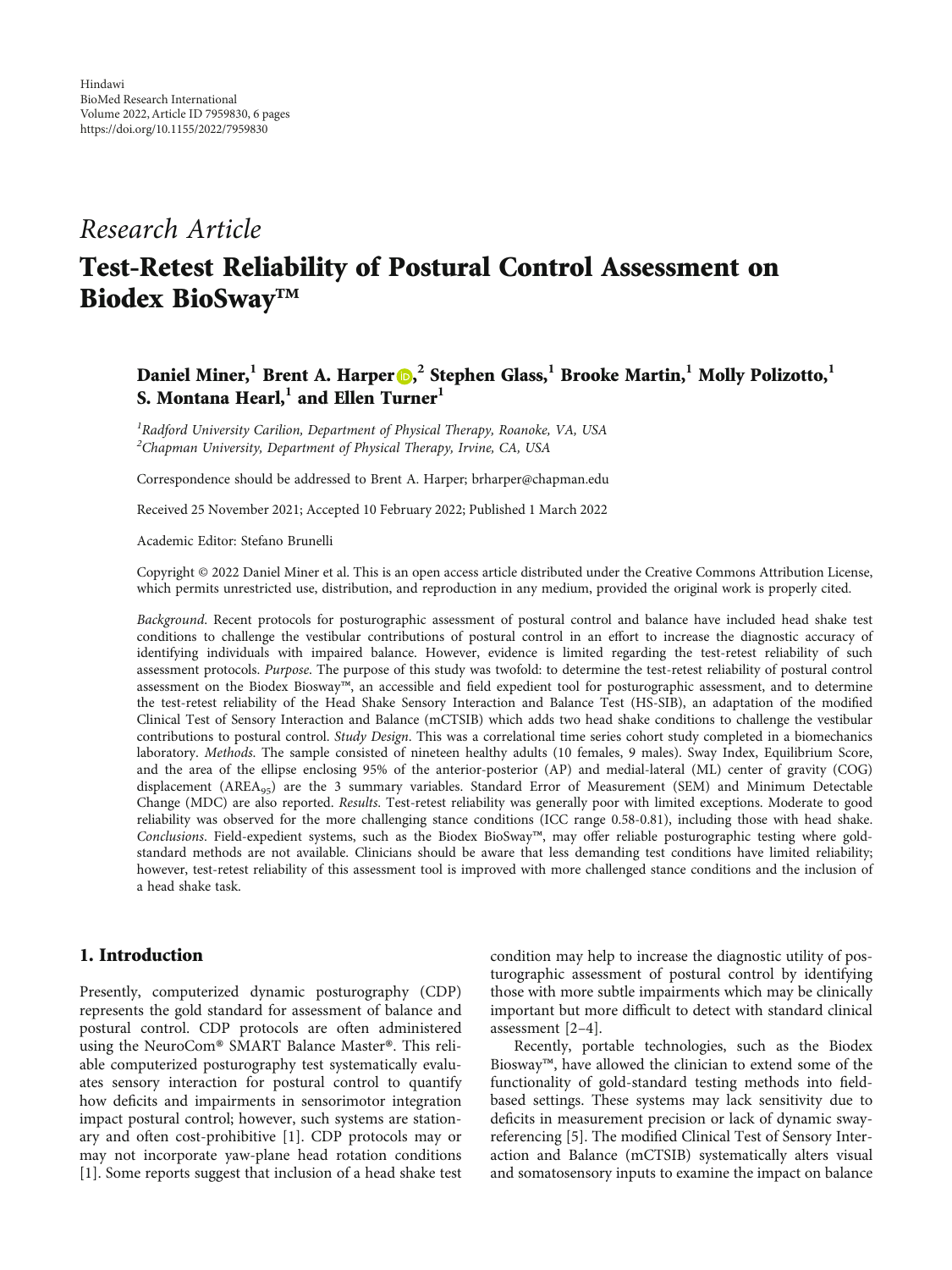and postural sway [[6](#page-6-0)]. The mCTSIB does not specifically assess how balance is affected by altering vestibular input, which may limit its ability to detect more subtle deficits in balance performance [\[1](#page-6-0), [7\]](#page-6-0). The Head Shake Sensory Interaction and Balance (HS-SIB), an adaptation of the mCTSIB, combines the low-cost benefit of using the Biodex BioSway™ with the addition of two head shake conditions to challenge the vestibular contributions of postural control [[5](#page-6-0)]. The head shake conditions in the HS-SIB protocol, performed on the Biodex BioSway™, were designed to assess the impact of altering vestibular inputs for postural control without the increased cost and complexity of the head shake sensory organization test (HS-SOT) on the NeuroCom® (see Table [1](#page-4-0)).

A recent study of the mCTSIB and HS-SIB performed on the Biodex Biosway™ revealed that there is limited validity of this assessment on the Biodex Biosway compared to the gold standard assessment of the sensory organization test or head shake sensory organization test on the NeuroCom Balance Master [\[5](#page-6-0)]. However, the head shake conditions in the HS-SIB assessment on the Biodex BioSway™ improved the validity of this assessment compared to the NeuroCom® [[5\]](#page-6-0).

Many studies which have utilized the Biodex Biosway™ for assessment of postural sway or compared the Biodex Biosway™ to other devices have reported that this is a reliable assessment tool [[8](#page-6-0)–[15](#page-7-0)]. However, on closer examination, these same studies have supported this claim by citing reliability studies which were actually performed on a separate hardware system designed for dynamic posturography, the Biodex Balance System [\[16](#page-7-0)–[18](#page-7-0)]. The reliability of the Biodex Biosway™ has yet to be established. The major difference between the Biodex Biosway and the Biodex Balance System is that the Biodex Biosway™ has a stable platform for static posturography; however, the Biodex Balance System has a dynamic platform for dynamic posturography. The reliability of a dynamic posturography system can not be automatically generalized to a static posturography system as patterns of postural sway will be very different in a static vs. dynamic system. It is also unclear whether or not the raw data from these two systems is sampled at the same rate which may also affect the reliability and validity of this system.

To our knowledge, there are only two papers which have specifically investigated the reliability and validity of the Biodex Biosway™ [\[5, 13](#page-6-0)]. Dewan and colleagues [\[13\]](#page-6-0) found the Biodex Biosway to be a valid tool for postural control assessment across multiple stance conditions including double limb support and single limb support. Miner and colleagues [\[5](#page-6-0)] found that the Biodex Biosway had fair reliability in stance conditions on a firm surface as compared to the gold standard for posturographic assessment the NeuroCom Balance Master. However, the assessment of postural sway on stance conditions with a foam pad was not valid compared to the analogous conditions on the Balance Master with a sway-referenced platform.

The purpose of this study was to assess test-retest reliability of the HS-SIB performed on Biodex BioSway™. It is hypothesized that clinically acceptable reliability will be observed in testing conditions involving yaw-plane head rotations. If a correlation is found to exist between testretest reliability scores for the HS-SIB on the Biodex BioSway™, this will demonstrate the advantage of using the HS-SIB test as a reliable measure and cost-effective option for field-based assessment.

#### 2. Methods

2.1. Participants. Participants were recruited as a convenience sample via flyers and word of mouth. Individuals between 18 and 60 years old with or without a history of concussion are qualified to be included in the study. Individuals with diagnosed vestibular disorder, neuropathy, or recent (<6 months) leg injury or surgery were excluded from the study. The sample consisted of 19 healthy, active, young adults (10 females, 9 males; age 23-30 (mean 24*:*8±1*:*8); height $(m) = 1.72 \pm 0.11$ ; weight  $(kg) = 71.74 \pm 14.21$ . All participants signed an informed consent form prior to participation in this study, and data collection was performed under the research protocols established and approved by the Radford University IRB. The authors have no conflict of interest to disclose regarding the equipment being tested in this study. All participants were naïve to the test conditions prior to participation in this study.

2.2. Measures. Balance trials were performed on a Biodex Biosway™ force plate. Ground reaction forces were sampled at 20 Hz and used to calculate anterior-posterior (AP) and medial-lateral (ML) center of pressure (COP). COP time histories were stored for offline analysis.

2.3. Design and Procedures. On the first day of testing, gender, age, height, and weight were recorded. The history was followed by assessment of the Head Shake Sensory Interaction and Balance (HS-SIB) on the Biodex BioSway™. Participants returned within 7-10 days of initial assessment to repeat the HS-SIB to establish test-retest reliability of this assessment tool.

Participants visited the lab for two separate testing sessions. On both occasions, each participant completed a series of quiet standing balance trials. Participants were barefoot for all tests and maintained a consistent foot position as recorded using a coordinate system printed on the stance surface. A total of 6 trials were completed in each testing session, with each trial lasting 30 sec. The six test conditions were presented in randomized order to minimize any potential impact on test-retest results which may be attributable to test order. (See Table [1](#page-4-0) for description of testing conditions.) Participants were instructed to remain as motionless as possible for the duration of the trial, with the exception of yaw-plane head rotations for those trials involving a head shake [[5\]](#page-6-0).

For head shake trials, participants rotated their heads continuously in the yaw-plane (i.e., about the vertical axis) 30 degrees to either side at a frequency of 2 Hz. Participants practiced these head shake procedures with the eyes open prior to recording test trials. For familiarization, visual and auditory feedbacks were provided via a head-mounted laser and audible metronome, which provided head shake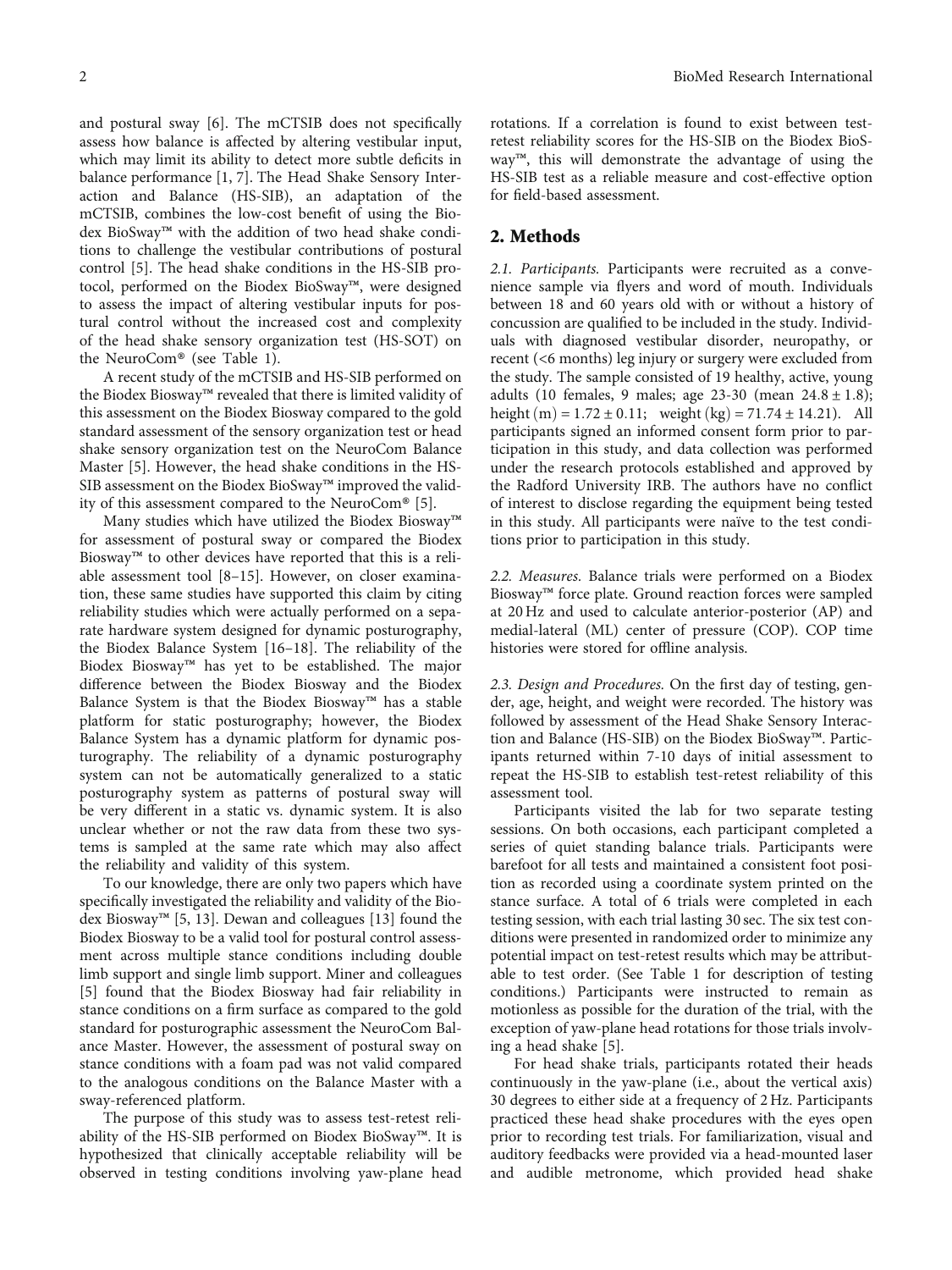| TABLE 1: Sensory constraints of each test condition on Biodex BioSway <sup>TM</sup> . |  |  |  |  |  |
|---------------------------------------------------------------------------------------|--|--|--|--|--|
|---------------------------------------------------------------------------------------|--|--|--|--|--|

<span id="page-4-0"></span>

| BioSway™                           | Test condition (C)                                                 | Availability of sensory inputs                                 |  |  |
|------------------------------------|--------------------------------------------------------------------|----------------------------------------------------------------|--|--|
|                                    | C1: eyes open, firm surface                                        | Vision, vestibular, and somatosensory all<br>available         |  |  |
| Modified clinical test of sensory  | C <sub>2</sub> : eyes closed, firm surface                         | Vision removed, vestibular and<br>somatosensory available      |  |  |
| interaction and balance            | C3: eyes open, foam surface                                        | Vision and vestibular available,<br>somatosensory altered      |  |  |
|                                    | C4: eyes closed, foam surface                                      | Vision removed, vestibular available,<br>somatosensory altered |  |  |
| Head shake sensory interaction and | C5: eyes closed, firm surface, headshake 120<br>degrees per second | Vision removed, vestibular altered,<br>somatosensory available |  |  |
| balance test                       | C6: eyes closed, foam surface, headshake 120<br>degrees per second | Vision removed, vestibular and<br>somatosensory altered        |  |  |

amplitude and frequency information, respectively. During head shake test trials, for which the participants' eyes were closed, feedback regarding frequency of head rotations was maintained via continued use of the metronome while amplitude feedback was provided verbally by the examiner.

2.4. Data Analysis. COP time histories were used to construct angular center of gravity (COG) series, from which we calculated 3 summary variables: (1) the Sway Index (SI), (2) the Equilibrium Score (ES), and (3) the area of the ellipse enclosing 95% of the AP/ML COG displacement (AREA<sub>95</sub>), similar to previous work [\[5\]](#page-6-0). The SI (Equation (1)), a two-dimensional root mean square displacement, is an outcome measure described in the Biosway™ reference materials. The ES (Equation (2)) is one of the primary metrics reported from the SOT on the NeuroCom® and effectively describes the proportion of the AP cone of stability one uses during a given trial. Finally, AREA<sub>95</sub> is a familiar outcome variable in the postural control literature. It is included here as a measure that is relatively robust to the impact of extreme individual data points.

SI = 
$$
\sqrt{\frac{1}{n} \left( \sum_{i=1}^{n} (x_i - \bar{x})^2 + (y_i - \bar{y})^2 \right)}
$$
, (1)

$$
ES = \frac{12.5^{\circ} - (\theta_{\text{max}}^{\circ} - \theta_{\text{min}}^{\circ})}{12.5^{\circ}} * 100.
$$
 (2)

2.5. Statistical Analysis. Test-retest reliability of each outcome was assessed using intraclass correlation coefficients ICC (2, k) for absolute agreement. To provide a more complete picture of the Biodex Biosway™ system's measurement properties, we also report Standard Error of Measurement (SEM) and Minimum Detectable Change (MDC) (see Table [2\)](#page-5-0). All signal processing and statistical computations were performed in R programming language (version 3.6.1; The R Foundation, Vienna, Austria). ICC value reference ranges for reliability interpretation were as follows: <0.5 poor, 0.5-0.75 moderate, 0.75-0.90 good, and >0.90 excellent [\[19](#page-7-0)]. Statistical significance was determined as *<sup>p</sup>* < 0*:*05.

### 3. Results

Descriptive statistics by test condition (*C*) are presented in Table [2](#page-5-0). Reliability, SEM, and MDC are presented in Table [3](#page-5-0). Note that HS trials were missing for 1 participant. Reliability for all outcomes was poor in C1, C2, and C3. Poor reliability was also observed for ES in C4. Moderate reliability was observed for all remaining outcomes, with the exception of  $AREA_{95}$  in C4, for which reliability was good. For the SI output metric from the Biodex Biosway™, moderate reliability was observed for C4, C5, and C6. Poor reliability was observed for SI in C1, C2, and C3.

## 4. Discussion

The purpose of this study was to evaluate the test-retest reliability of postural control assessment on the Biodex Biosway™ utilizing the HS-SIB. The output metrics of the Biodex Biosway™ provide moderate reliability for the most challenging stance conditions of the HS-SIB where individuals are unable to rely on visual input for balance, and somatosensory input is altered by standing on a foam surface, and/or vestibular inputs are altered through inclusion of head shake. Mathematical models suggest that when accounting for extremes in postural sway, the reliability of this assessment is good for balance conditions where vision and somatosensory inputs are altered or removed. The Biodex Biosway™ demonstrates poor reliability during stance conditions where only one sensory system is being manipulated (e.g., conditions 1-3). This suggests the need for more challenging protocols which manipulate more than one sensory modality at a time and include a head shake component to improve the reliability of this assessment tool (e.g., conditions 4-6).

Clinical utility of this assessment is supported by the Minimum Detectable Change (MDC) scores which indicate the responsiveness of this posturographic assessment to changes in performance. For clinicians, understanding the responsiveness of an assessment tool is critical to inform clinical decision-making with regard to rehabilitation management of individuals with impaired postural control. In an athletic population, current sideline assessments have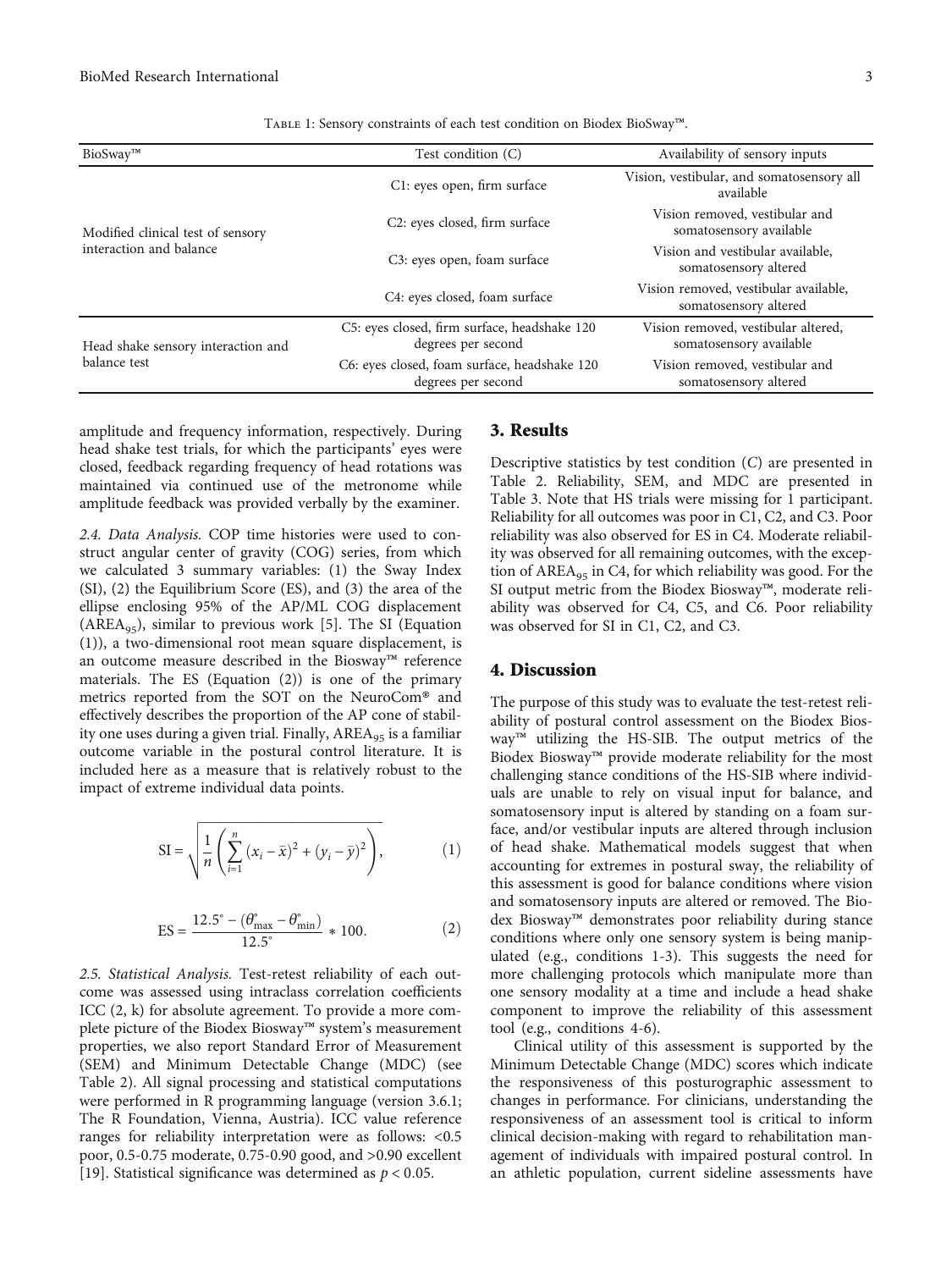<span id="page-5-0"></span>

| Condition    | Sway Index (cm) | Equilibrium Score | COG A95 $\text{(cm}^2\text{)}$ |
|--------------|-----------------|-------------------|--------------------------------|
| EO, firm     | 0.34(0.14)      | 95.81 (1.98)      | 0.40(0.50)                     |
| EC, firm     | 0.57(0.19)      | 92.39 (2.52)      | 0.79(0.61)                     |
| EO, foam     | 0.58(0.11)      | 92.70 (2.13)      | 1.24(0.62)                     |
| EC, foam     | 1.22(0.26)      | 83.67 (4.65)      | 5.13(2.39)                     |
| HS, EC, firm | 0.54(0.19)      | 93.16 (2.44)      | 0.75(0.46)                     |
| HS, EC, foam | 2.10(0.60)      | 70.75 (8.29)      | 13.26 (8.68)                   |

TABLE 2: Descriptive summary.

EO: eyes open; EC: eyes closed; HS: head shake; cm: centimeters; COG A95: area of center of gravity 95% confidence ellipse.

TABLE 3: Reliability analysis and agreement metrics.

|                    |                           | Reliability/agreement metrics |       |            |            |         |             |  |  |
|--------------------|---------------------------|-------------------------------|-------|------------|------------|---------|-------------|--|--|
|                    | ICC (CI)                  | F                             | Sig.  | <b>SEM</b> | <b>MDC</b> | Corr    | Sig. (Corr) |  |  |
| EO, firm (C1)      |                           |                               |       |            |            |         |             |  |  |
| SI.                | $0.00 (-0.38 - 0.38)$     | $1.00_{(18, 18)}$             | 0.500 | 0.14       | 0.39       | $-0.13$ | 0.59        |  |  |
| ES                 | $0.03$ $(-0.35-0.40)$     | $1.06_{(18, 18)}$             | 0.450 | 1.95       | 5.42       | 0.01    | 0.97        |  |  |
| AREA <sub>95</sub> | $0.06$ ( $-0.32 - 0.43$ ) | $1.14_{\tiny{(18,\ 18)}}$     | 0.400 | 0.48       | 1.34       | 0.04    | 0.87        |  |  |
| EC, firm $(C2)$    |                           |                               |       |            |            |         |             |  |  |
| SI                 | $0.47(0.13-0.71)$         | $3.06_{(18, 18)}$             | 0.010 | 0.14       | 0.38       | 0.52    | 0.02        |  |  |
| ES                 | $0.46(0.12-0.71)$         | $2.85_{(18, 18)}$             | 0.020 | 1.85       | 5.14       | 0.49    | 0.03        |  |  |
| AREA <sub>95</sub> | $0.41(0.07-0.67)$         | $2.67_{(18, 18)}$             | 0.020 | 0.47       | 1.31       | 0.56    | 0.01        |  |  |
| EO, foam (C3)      |                           |                               |       |            |            |         |             |  |  |
| SI.                | $0.16(-0.23-0.50)$        | $1.37_{(18, 18)}$             | 0.250 | 0.10       | 0.28       | 0.13    | 0.59        |  |  |
| ES                 | $0.46(0.11-0.71)$         | $2.73_{(18, 18)}$             | 0.020 | 1.56       | 4.34       | 0.48    | $0.04\,$    |  |  |
| AREA <sub>95</sub> | $0.00$ ( $-0.38 - 0.38$ ) | $1.00_{(18, 18)}$             | 0.500 | 0.62       | 1.71       | $-0.02$ | 0.94        |  |  |
| EC, foam (C4)      |                           |                               |       |            |            |         |             |  |  |
| SI.                | $0.62(0.26-0.82)$         | $5.53_{(18, 18)}$             | 0.000 | 0.16       | 0.45       | 0.75    | 0.00        |  |  |
| ES                 | $0.45(0.10-0.70)$         | $3.15_{(18, 18)}$             | 0.010 | 3.46       | 9.58       | 0.60    | 0.01        |  |  |
| AREA <sub>95</sub> | $0.81(0.55-0.92)$         | $12.64_{(18, 18)}$            | 0.000 | 1.04       | 2.88       | 0.87    | 0.00        |  |  |
| HS, EC, firm (C5)  |                           |                               |       |            |            |         |             |  |  |
| SI                 | $0.58(0.26-0.79)$         | $3.91_{(17, 17)}$             | 0.000 | 0.13       | 0.35       | 0.59    | 0.01        |  |  |
| ES                 | $0.62(0.32-0.81)$         | $4.61_{(17, 17)}$             | 0.000 | 1.54       | 4.26       | 0.65    | 0.00        |  |  |
| $AREA_{95}$        | $0.69(0.42-0.85)$         | $5.49_{(17, 17)}$             | 0.000 | 0.26       | 0.73       | 0.70    | $0.00\,$    |  |  |
| HS, EC, foam (C6)  |                           |                               |       |            |            |         |             |  |  |
| SI                 | $0.59(0.27-0.79)$         | $4.09_{(17, 17)}$             | 0.000 | 0.36       | 1.00       | 0.64    | 0.00        |  |  |
| ES                 | $0.63(0.34-0.82)$         | $4.71_{(17, 17)}$             | 0.000 | 4.53       | 12.55      | 0.65    | 0.00        |  |  |
| $AREA_{95}$        | $0.59(0.28-0.80)$         | $3.94_{(17,\_17)}$            | 0.000 | 5.21       | 14.44      | 0.66    | 0.00        |  |  |

EO: eyes open; EC: eyes closed; C: condition; Firm: stable standing surface; Foam: medium density foam standing surface; HS: head shake; SI: Sway Index; ES: Equilibrium Score; AREA<sub>95</sub>: area of center of gravity 95% confidence ellipse; ICC: intraclass correlation coefficient; CI: confidence interval; Sig: significance; SEM: standard error of the mean; MDC: Minimum Detectable Change.

limited diagnostic accuracy outside of the acute window of time following injury and are not sensitive enough to capture more subtle impairments which may increase risk for future injury with premature return to play [[20](#page-7-0), [21](#page-7-0)].

These findings suggest that field-expedient systems, such as the Biodex BioSway™, may offer reliable posturographic testing when gold-standard methods are not available. It should be noted that even though the Biodex BioSway™ may not be sensitive enough to detect lower magnitude postural sway in less challenging stance conditions (e.g., conditions 1-3), the reliability of assessment for condition 2 (EC, firm) and condition 3 (EC, foam) is improved by the inclusion of a head shake task in conditions 5 and 6, respectively.

Previous studies have examined interdevice reliability of postural control assessment, but few have examined testretest reliability within the Biodex Biosway™ system [[5,](#page-6-0) [13\]](#page-6-0). Miner et al. [\[5](#page-6-0)] assessed the validity of the HS-SIB on the Biodex BioSway™ compared to the gold-standard head shake sensory organization test (HS-SOT) on the Neuro-Com® SMART Balance Master® for quantifying postural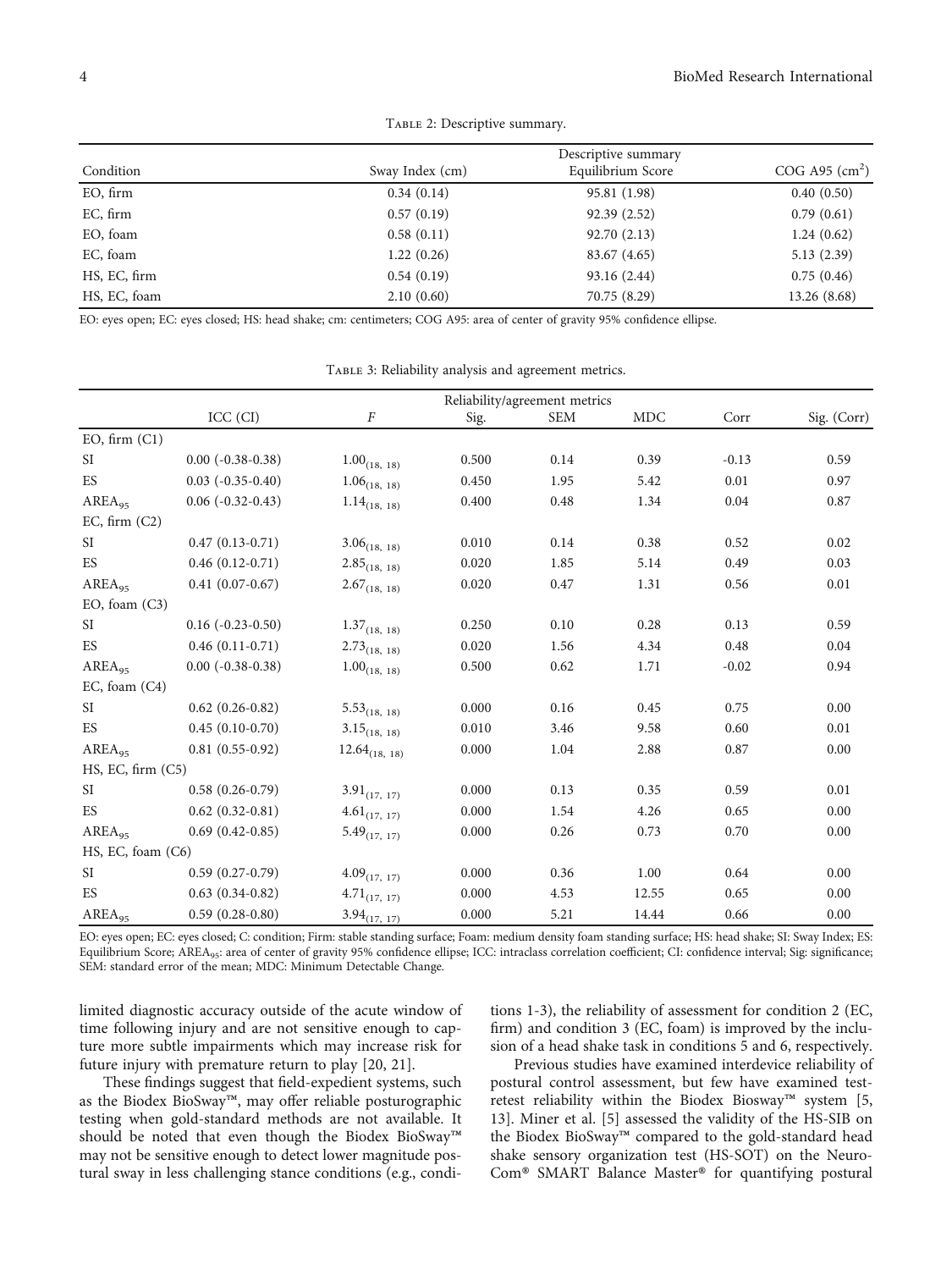<span id="page-6-0"></span>sway. This study concluded that the two devices should not be used interchangeably given the large observed ranges for 95% levels of agreement (LOA). In some cases, these ranges were attributed to the differences in static posturography (Biodex BioSway™) compared with dynamic posturography (NeuroCom®). The authors also report limitations in the spatial resolution of the Biodex Biosway™, which they conjecture could affect that system's measurement properties in the less challenging conditions [5].

This is the first study conducted to determine test-retest reliability of performing the HS-SIB on the Biodex BioSway™. The poor reliability observed in the less challenging conditions of the HS-SIB (conditions 1-3) is likely related to sway magnitudes approaching the limits of the Biosway™ system's measurement precision. Measurement precision of this system is likely affected by differences in spatial resolution and sampling rates of ground reaction forces—Biodex BioSway™ (20 Hz) versus NeuroCom® (100 Hz). Similar results were also found in a reliability and validity study for the mCTSIB conducted by Dawson et al. [\[22\]](#page-7-0). This study did not report ICC data for each individual condition but did report poor test-retest reliability for condition 1 demonstrated by an ICC of 0.24, which aligns with our observations. Inclusion of a head shake component for balance testing on the Biodex Biosway™ may help compensate for lack of precision relative to higher-cost systems and potentially further improve its suitability as a field-expedient measure.

There are several limitations to our study. The sample size was small and included young healthy adults. Therefore, it did not represent a random sample which limits the generalizability of the results. The time of day when testing was performed was not controlled. Despite utilization of a metronome and verbal feedback during familiarization with the head shake protocol, reliability of the postural sway assessment during the head shake conditions may have been affected by a variable degree of challenge to the vestibular system due to minor inconsistencies in the frequency of head rotation between trials.

### 5. Conclusions

The HS-SIB, using the Biodex BioSway™, has a moderate test-retest reliability for conditions with larger postural sway changes. The inclusion of a head shake condition to increase the vestibular challenge may improve the reliability of the HS-SIB assessment and overcome the limitations in measurement precision of the Biodex BioSway™.

## Data Availability

The data used to support the findings of this study are available from the corresponding author upon request.

### Conflicts of Interest

The authors declare that there are no conflicts of interest in relation to the publication of this paper.

#### References

- [1] L. Freeman, G. Gera, F. B. Horak, M. T. Blackinton, M. Besch, and L. King, "Instrumented test of sensory integration for balance: a validation study," Journal of Geriatric Physical Therapy (2001), vol. 41, no. 2, pp. 77–84, 2018.
- [2] J. D. Heick, C. Bay, T. P. Dompier, and T. C. Valovich McLeod, "Relationships among common vision and vestibular tests in healthy recreational athletes," International Journal of Sports Physical Therapy, vol. 12, no. 4, pp. 581–591, 2017.
- [3] J. A. Honaker, K. L. Janky, J. N. Patterson, and N. T. Shepard, "Modified head shake sensory organization test: sensitivity and specificity," Gait & Posture, vol. 49, pp. 67-72, 2016.
- [4] M. K. Park, H. W. Lim, J. G. Cho, C. J. Choi, S. J. Hwang, and S. W. Chae, "A head shake sensory organization test to improve the sensitivity of the sensory organization test in the elderly," Otology & Neurotology, vol. 33, no. 1, pp. 67–71, 2012.
- [5] D. G. Miner, B. A. Harper, and S. M. Glass, "Validity of postural sway assessment on the Biodex BioSway™ compared with the NeuroCom Smart Equitest," Journal of Sport Rehabilitation, vol. 30, no. 3, pp. 1–5, 2021.
- [6] D. M. Wrisley and S. L. Whitney, "The effect of foot position on the modified clinical test of sensory interaction and balance," Archives of Physical Medicine and Rehabilitation, vol. 85, no. 2, pp. 335–338, 2004.
- [7] M. McNerney Kathleen, M. L. Coad, and R. F. Burkard, "Learning effects and the sensory organization test: influence of a unilateral peripheral vestibular impairment," American Journal of Audiology, vol. 27, no. 4, pp. 539–546, 2018.
- [8] M. Paniccia, K. E. Wilson, A. Hunt et al., "Postural stability in healthy child and youth athletes: the effect of age, sex, and concussion-related factors on performance," Sports Health, vol. 10, no. 2, pp. 175–182, 2018.
- [9] L. A. Burt, L. Gabel, E. O. Billington, D. A. Hanley, and S. K. Boyd, "Postural balance effects associated with 400, 4000 or 10,000 IU vitamin D3 daily for three years: a secondary analysis of a randomized clinical trial," Nutrients, vol. 12, no. 2, p. 527, 2020.
- [10] L. A. Burt, E. O. Billington, M. S. Rose, D. A. Raymond, D. A. Hanley, and S. K. Boyd, "Effect of high-dose vitamin D supplementation on volumetric bone density and bone strength: a randomized clinical trial," Journal of the American Medical Association, vol. 322, no. 8, pp. 736–745, 2019.
- [11] W. Carr, A. M. Yarnell, R. Ong et al., "Ubiquitin carboxyterminal hydrolase-l1 as a serum neurotrauma biomarker for exposure to occupational low-level blast," Frontiers in Neurology, vol. 6, p. 49, 2015.
- [12] D. J. Corwin, C. C. McDonald, K. B. Arbogast et al., "Clinical and device-based metrics of gait and balance in diagnosing youth concussion," Medicine and Science in Sports and Exercise, vol. 52, no. 3, pp. 542–548, 2020.
- [13] B. M. Dewan, C. Roger James, N. A. Kumar, and S. F. Sawyer, "Kinematic validation of postural sway measured by Biodex Biosway (force plate) and SWAY balance (accelerometer) technology," Bio Med Research International, vol. 2019, article 8185710, 10 pages, 2019.
- [14] J. Johansson, A. Nordstrom, Y. Gustafson, G. Westling, and P. Nordstrom, "Increased postural sway during quiet stance as a risk factor for prospective falls in community-dwelling elderly individuals," Age and Ageing, vol. 46, no. 6, pp. 964– 970, 2017.